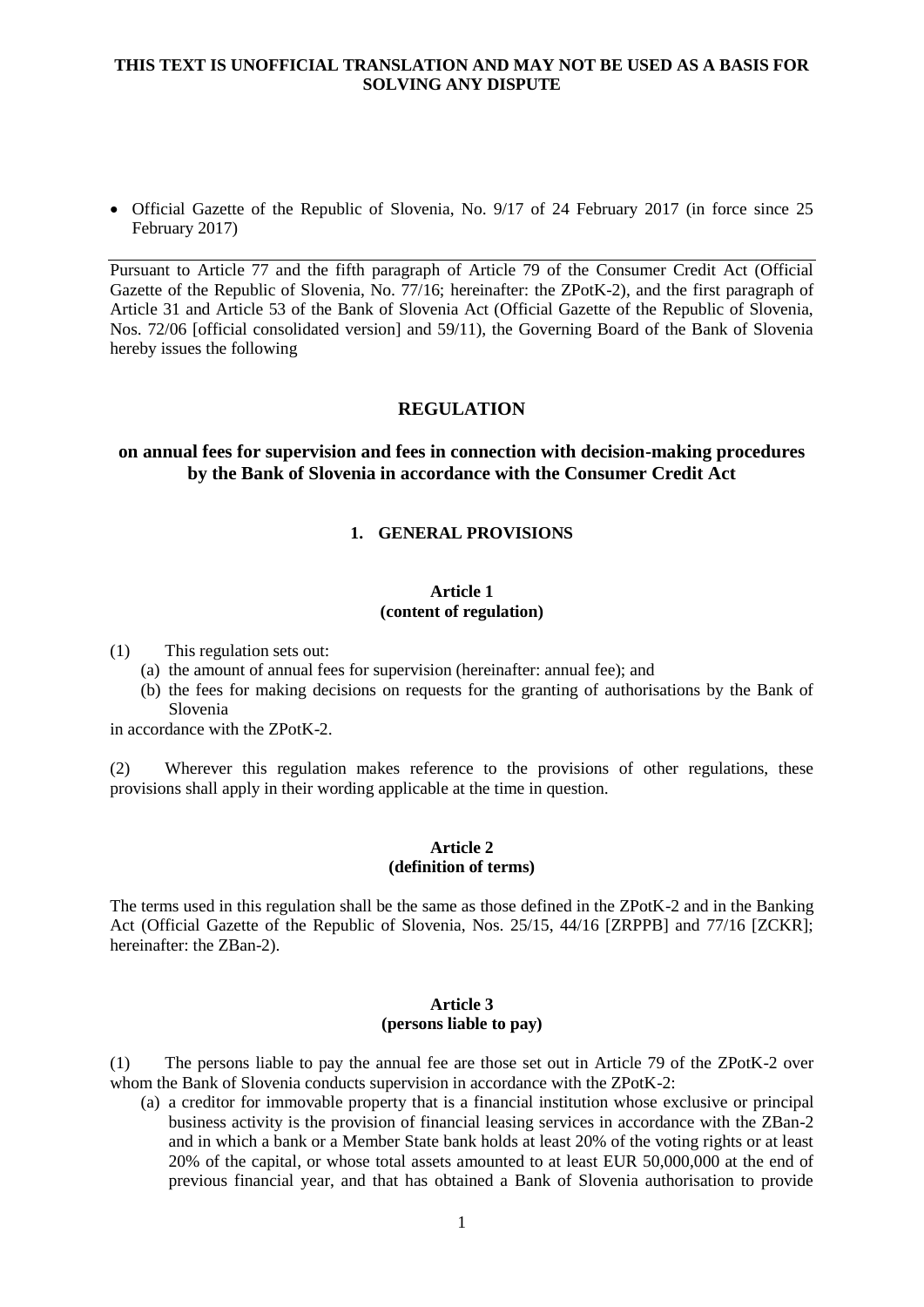financial leasing services for immovable property or to provide advisory services in connection with credit for immovable property in the territory of the Republic of Slovenia;

- (b) a credit intermediary that has obtained a Bank of Slovenia authorisation to intermediate consumer credits for immovable property or to provide advisory services in connection with such credit;
- (c) a branch of a financial institution referred to in point (a) of another Member State that provides services of financial leasing of immovable property in the Republic of Slovenia, and
- (d) a branch of a credit intermediary of another Member State that intermediates consumer credits for immovable property in the Republic of Slovenia.

(3) The persons liable to pay a fee are those submitting a request for the granting of an authorisation issued by the Bank of Slovenia pursuant to the ZPotK-2. The obligation to pay the fee for the granting of an authorisation arises on the day of the submission of the request for the granting of the authorisation. Confirmation of the payment of the fee shall be enclosed in the request for the granting of the authorisation.

# **2. ANNUAL FEE**

#### **Article 4 (calculation of annual fee)**

(1) The amount of the total annual fee of all persons liable to pay referred to the first paragraph of Article 3 of this regulation shall be calculated for an individual year on the basis of the actual costs of supervision in the year for which the annual fee is being charged, minus revenues from fees, having regard for the portion of the coverage of these costs determined by the Bank of Slovenia.

(2) The amount of the annual fee referred to in point (a) of the first paragraph of Article 3 of this regulation for an individual year is the sum of the fixed portion and the variable portion.

(3) The fixed portion of the total annual fee for persons liable to pay referred to in point (a) of the first paragraph of Article 3 of this regulation is 20%, and the variable portion is 80%.

(4) The fixed portion of the annual fee of an individual person liable to pay referred to in point (a) of the first paragraph of Article 3 of this regulation is calculated by dividing the fixed portion of the total annual fee for persons liable to pay by the total number of such persons.

(5) The variable portion of the annual fee of an individual person liable to pay referred to in point (a) of the first paragraph of Article 3 of this regulation is calculated by dividing the variable portion of the total annual fee among persons liable to pay according to the individual person's share in the stock of outstanding debt from consumer credit for immovable property of all the aforementioned persons liable to pay as at the final day of the previous year as proceeds from the statistical report of leasing transactions pursuant to the Guidelines for implementing the regulation on reporting by institutions pursuing leasing activities.

(6) The amount of the annual fee of an individual person liable to pay referred to in points (b) to (d) of the first paragraph of Article 3 of this regulation is calculated on the basis of the actual costs of supervision of the person in question, minus revenues from the fees paid by the person in question.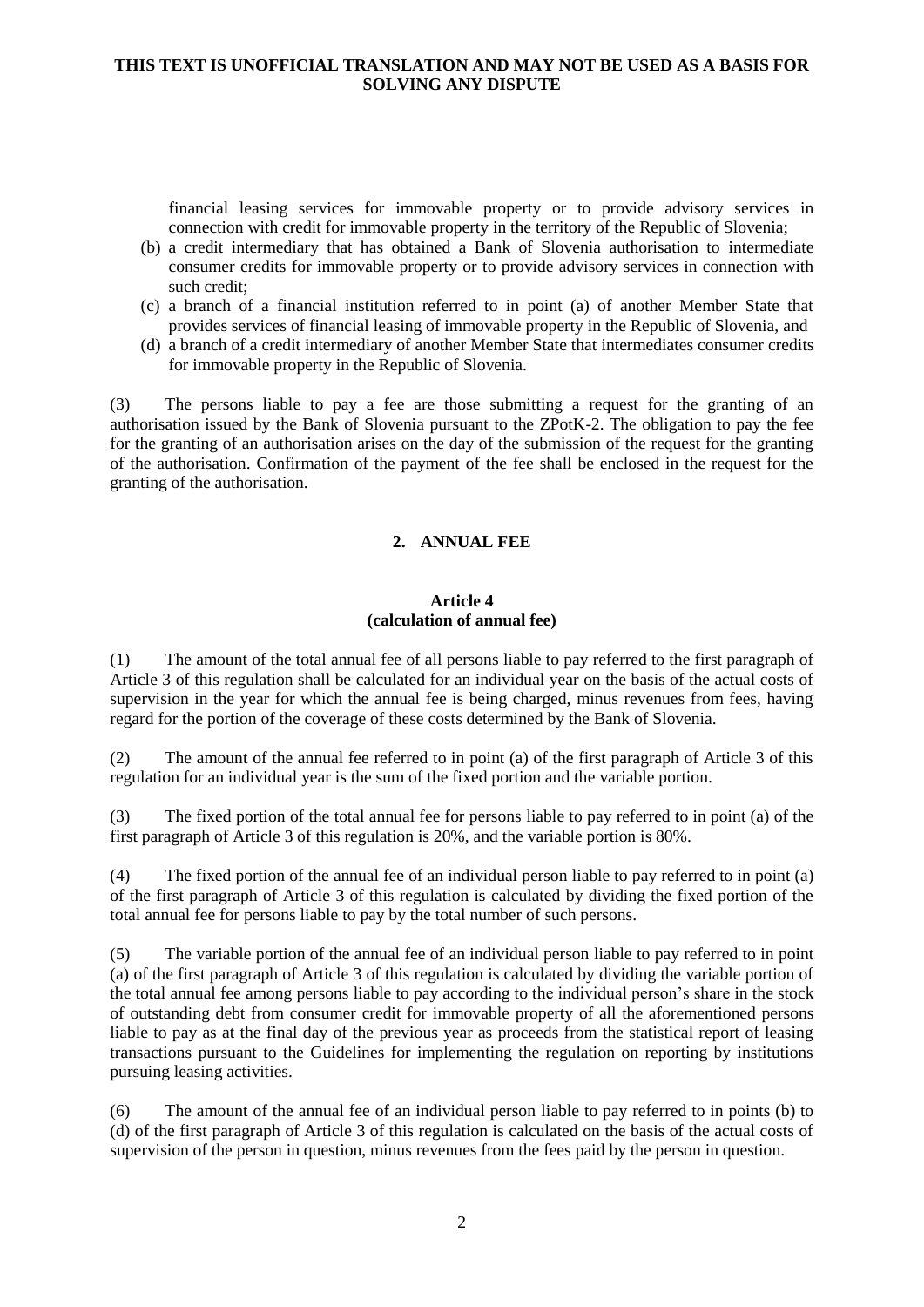## **3. FEES FOR MAKING DECISIONS ON REQUESTS FOR GRANTING OF AUTHORISATIONS**

#### **Article 5**

#### **(amount of fee for authorisation in connection with provision of services of financial leasing of immovable property or advisory services in connection with credit for immovable property)**

The fee for the granting of an authorisation in connection with the provision of services of financial leasing of immovable property or advisory services in connection with credit for immovable property in accordance with Article 67 of the ZPot-K2 is EUR 1,600.

#### **Article 6**

## **(amount of fee for authorisation in connection with provision of services of consumer credit intermediation for immovable property or advisory services in connection with such credit, and renewal of authorisation)**

The fee for the granting or renewal of an authorisation in connection with the provision of services of consumer credit intermediation for immovable property or advisory services in connection with such credit in accordance with Article 63 of the ZPot-K2 is EUR 800.

## **4. TRANSITIONAL AND FINAL PROVISIONS**

#### **Article 7 (transitional provisions)**

(1) Persons liable to pay shall be charged the annual fee referred to in Article 4 of this regulation for the first time for the year 2018.

(2) For a year in which a Bank of Slovenia authorisation to provide services of financial leasing of immovable property or advisory services in connection with credit for immovable property was obtained by a person liable to pay referred to in point (a) of the first paragraph of Article 3 of this regulation, or in which such authorisation expired, the number of full months of the year for which the annual fee is charged is taken into account in the calculation of the fixed portion of the annual fee of the person liable to pay.